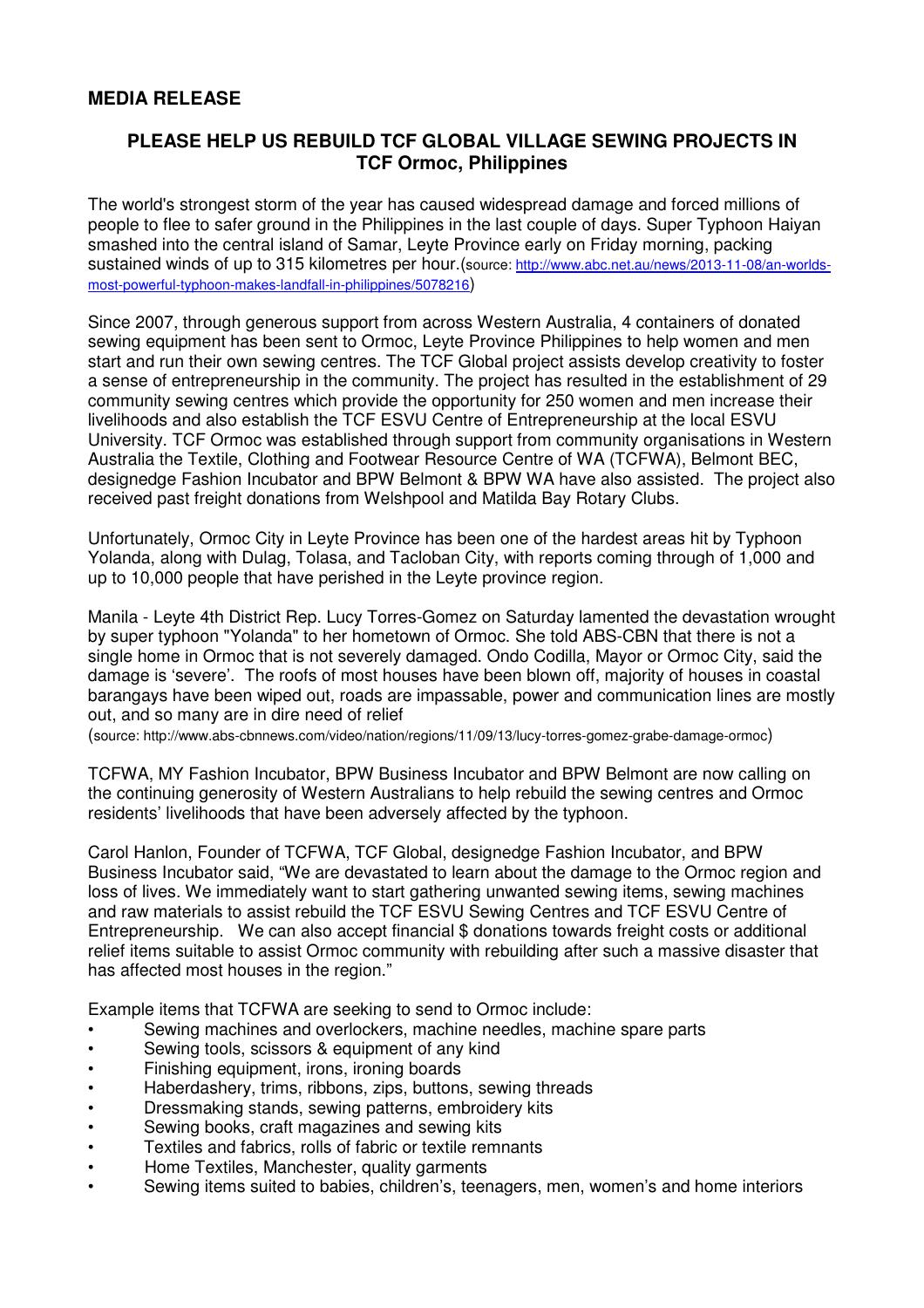PLEASE DROP OFF ITEMS TO TCFWA / BELMONT BEC, 7 Fairbrother Street, Belmont (off Abernethy Rd) Monday-Friday, 9am-5pm BEFORE JANUARY 31ST, 2014

TCFWA can also accept FINANCIAL DONATIONS for TCF Ormoc and the TCF ESVU Project: BSB 036 078 319569 record Ormoc & 'Your' Name

For further information on donating goods contact: TCFWA – Phone 9479 3777 email info@tcfwa.com or contact our TCFWA volunteer coordinator Kasim Bultan Email kasim.bultan@tcfwa.com

For more information on the project history please view www.tcformoc.com

## **For further information please contact:**

Carol Hanlon CEO Belmont Business Enterprise Centre Textile Clothing Footwear Resource Centre of WA Inc. (TCFWA) P| 08 9479 3777 M| 0417963231 E| carol.hanlon@tcfwa.com



## **Textile Clothing Footwear Resource Centre of WA Inc. (TCFWA) Belmont Business Enterprise Centre Inc.**

PO Box 370, Cloverdale WA 6985 Phone 08 9479 3777 Fax 08 9479 3888<br>www.tcfwa.com www.tcfaustralia.com www.tcfglobal.com www.mygreenincub www.tcfglobal.com www.mygreenincubator.com www.fashionincubators.com www.designedge.net.au www.myfashionincubator.com www.belmontbec.com www.mybusinessincubator.com.au www.bpwbusinessincubator.com

**ABOUT TCF ORMOC: TCFWA www.tcfwa.com TCF Global www.tcfglobal.com TCF Ormoc Project can be viewed at www.tcformoc.com Belmont BPW www.bpw.com.au/belmont Belmont BEC www.belmontbec.com** 

In 2007 through generous support from across Western Australia a 40ft container of donated sewing equipment was sent to Ormoc, Philippines resulting in the establishment of 21 community sewing centres providing the opportunity for 130 women and men to start their own community sewing business. WA Supporters included TCFWA, Belmont BEC, Matilda Bay Rotary Club, BPW Clubs WA, Express Link, volunteers and all who donated their sewing items.

In 2008 TCFWA volunteered to visit the sewing centres at Ormoc, Philippines and coordinated with volunteers Adam Barralet from Metro Modelling Academy and designer Hideaki the training of 160 teenagers in Ormoc and assisted TCF Ormoc to stage its first ever major fashion show displaying the fashion garments made from the TCF Ormoc sewing centres.

TCF Ormoc international support includes TCF Ormoc Project Co-ordinator Jean Justimbaste Pagtinabangay Foundation Inc, Jun Yrastorza, ECLIPSE, LEYAN, CSWDO, International Ammado Foundation, Otto Energy, Nor Asian Energy, Rotary Clubs from Ormoc and Malaysian designer Hideaki.